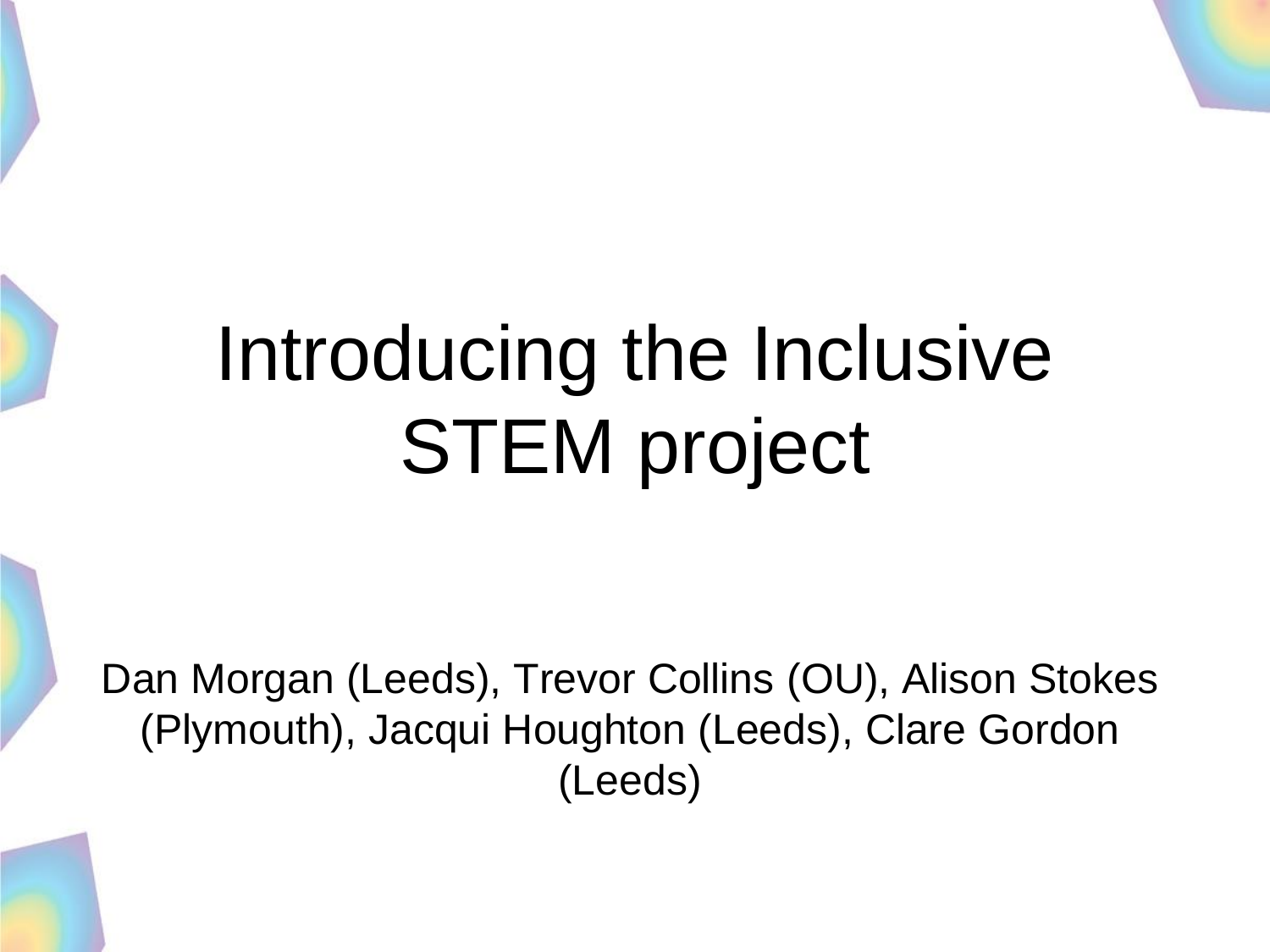#### Overview of the IncSTEM project

- We'll discuss:
	- The rationale for the project
	- Brief and problem
	- Best practice components
	- Procedural components
	- Employability and external engagement components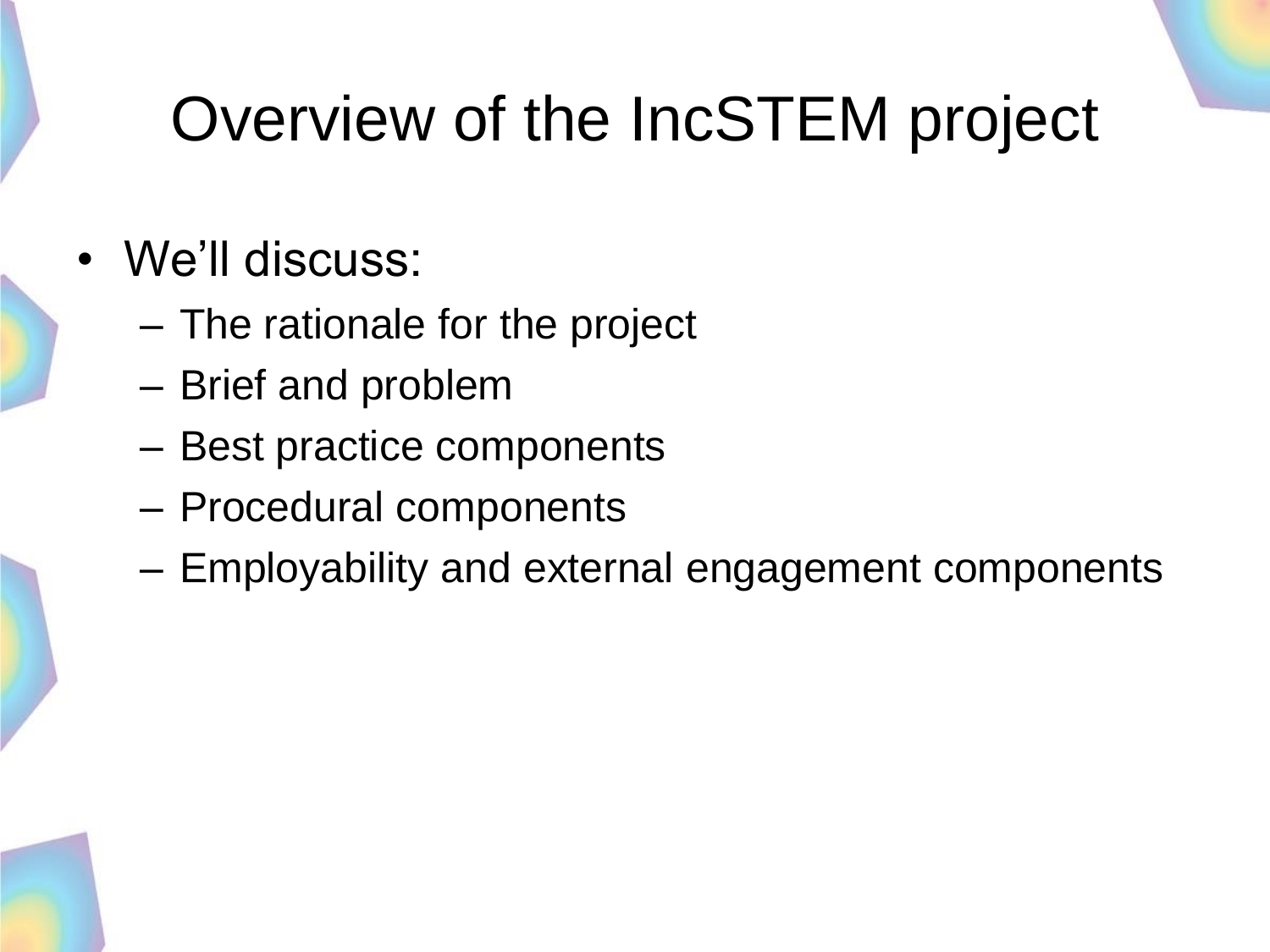### Project rationale

2015 saw a number of studies published by HEFCE which highlighted a variety of disadvantaged student groups

HEFCE subsequently called for research projects to tackle the issues raised

IncSTEM is one of these

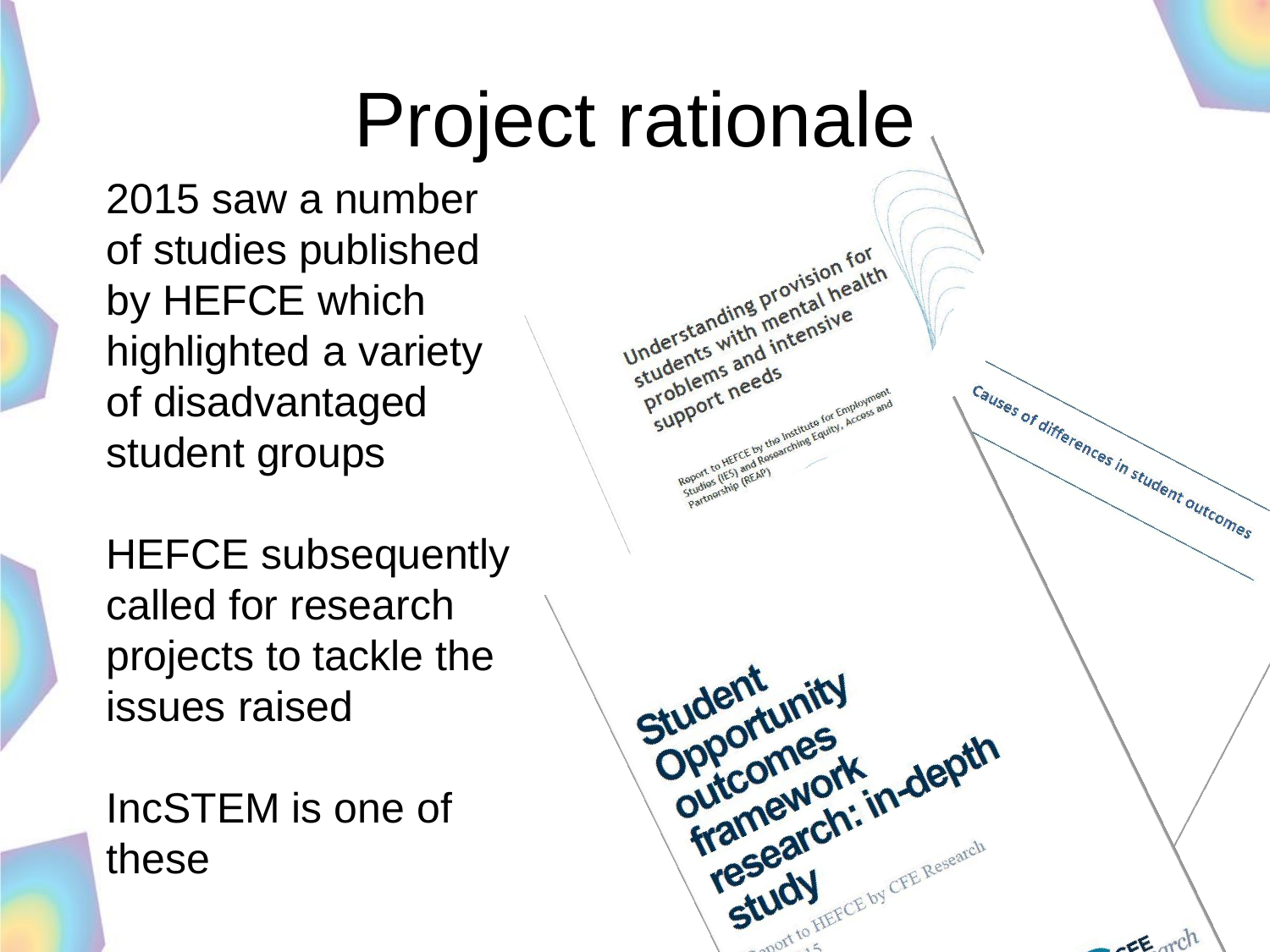# The brief and the problems

- Particular problems:
	- Retention of students
	- Outcomes from degree studies
	- Employment opportunities after graduation

- Proposal design
	- HEFCE desired each bid to be centred around existing, effective mitigations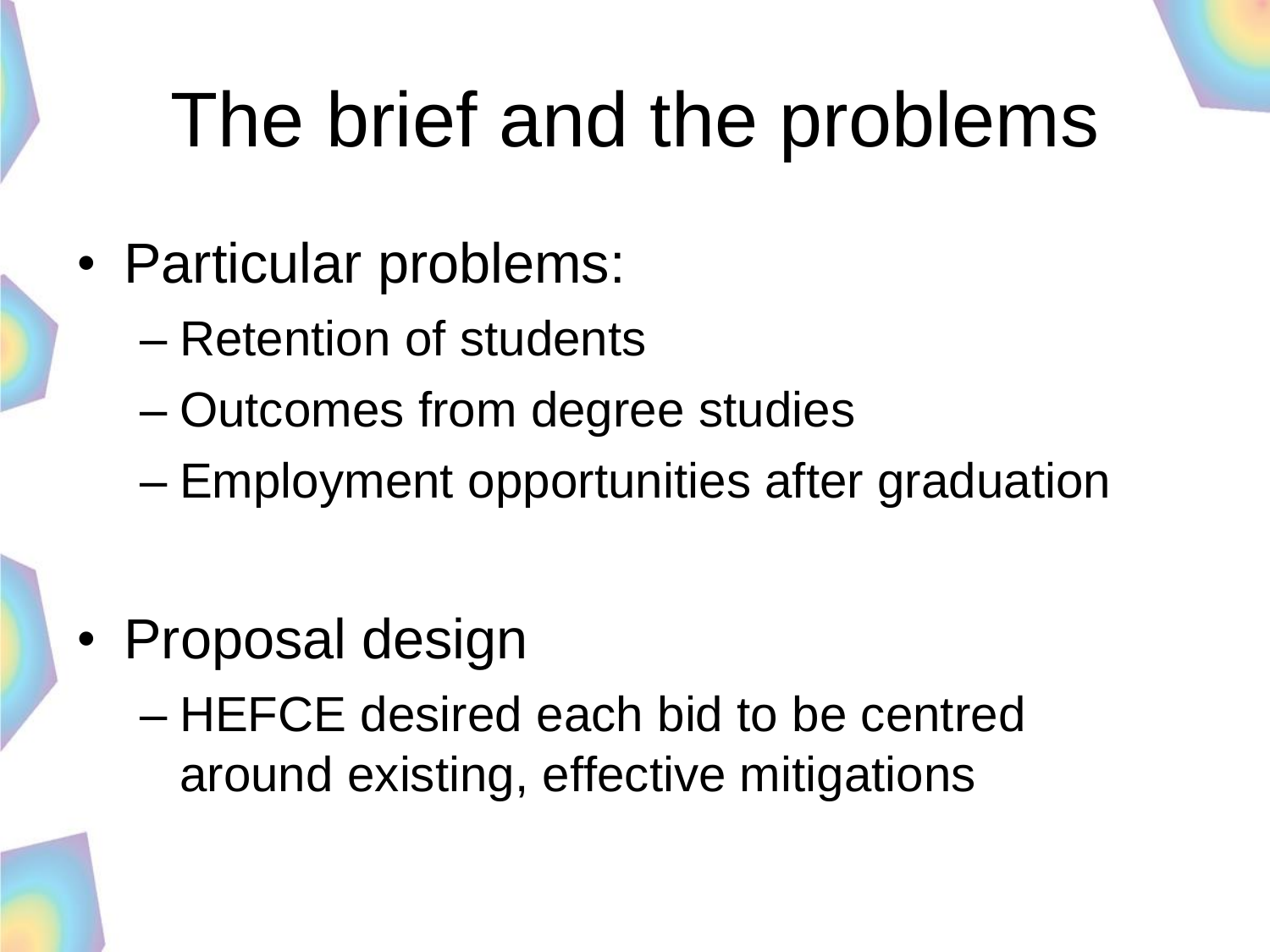## Best practice components

• Each participant had their own points of excellence that it was bringing for dissemination:



The OpenScience aboratory An initiative of The Open University and The Wolfson Found



 $\bigcap$ OpenScience Lab



Plymouth LabPlus

Leeds Virtual Landscapes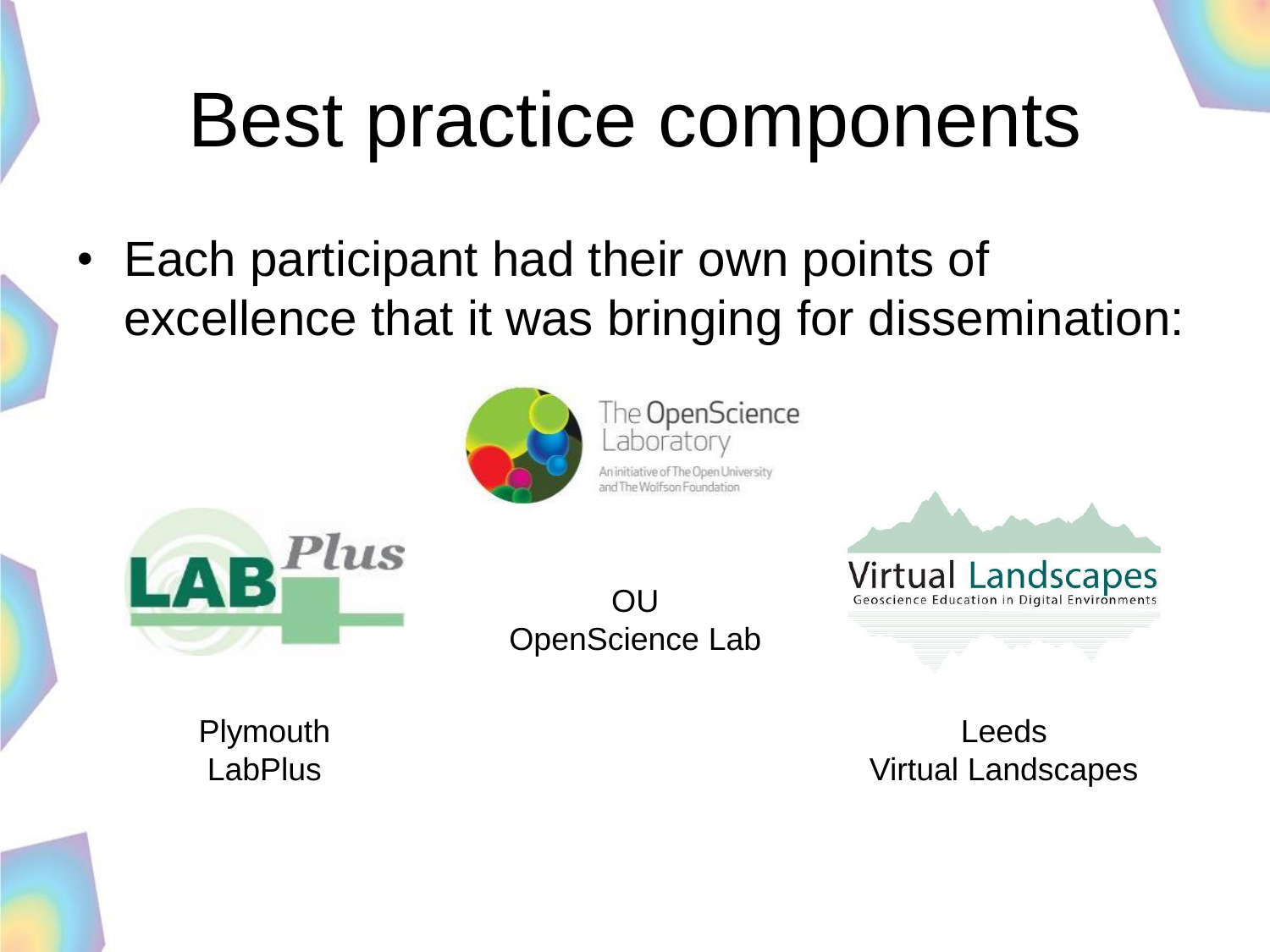### Best practice components

• Each participant had their own points of excellence that it was bringing for dissemination:



The OpenScience aboratory An initiative of The Open University and The Wolfson Found

**OU** OpenScience Lab

**Plymouth LabPlus** 

LAB

lus



**Virtual Landscapes**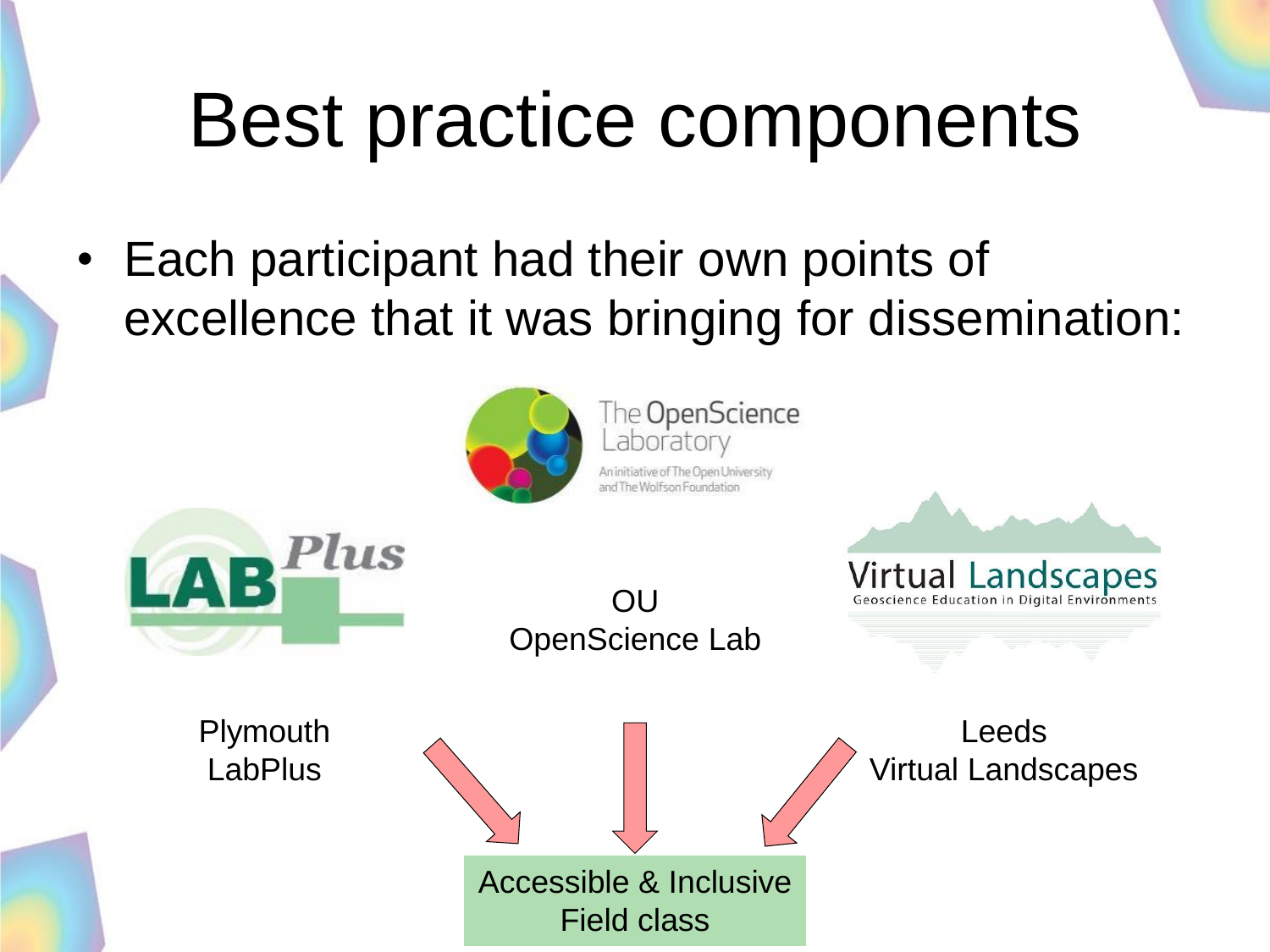# The wider problem

- Whilst best practice is one aspect, some of the challenges are due to procedural and external factors.
- We decided at the outset to include this

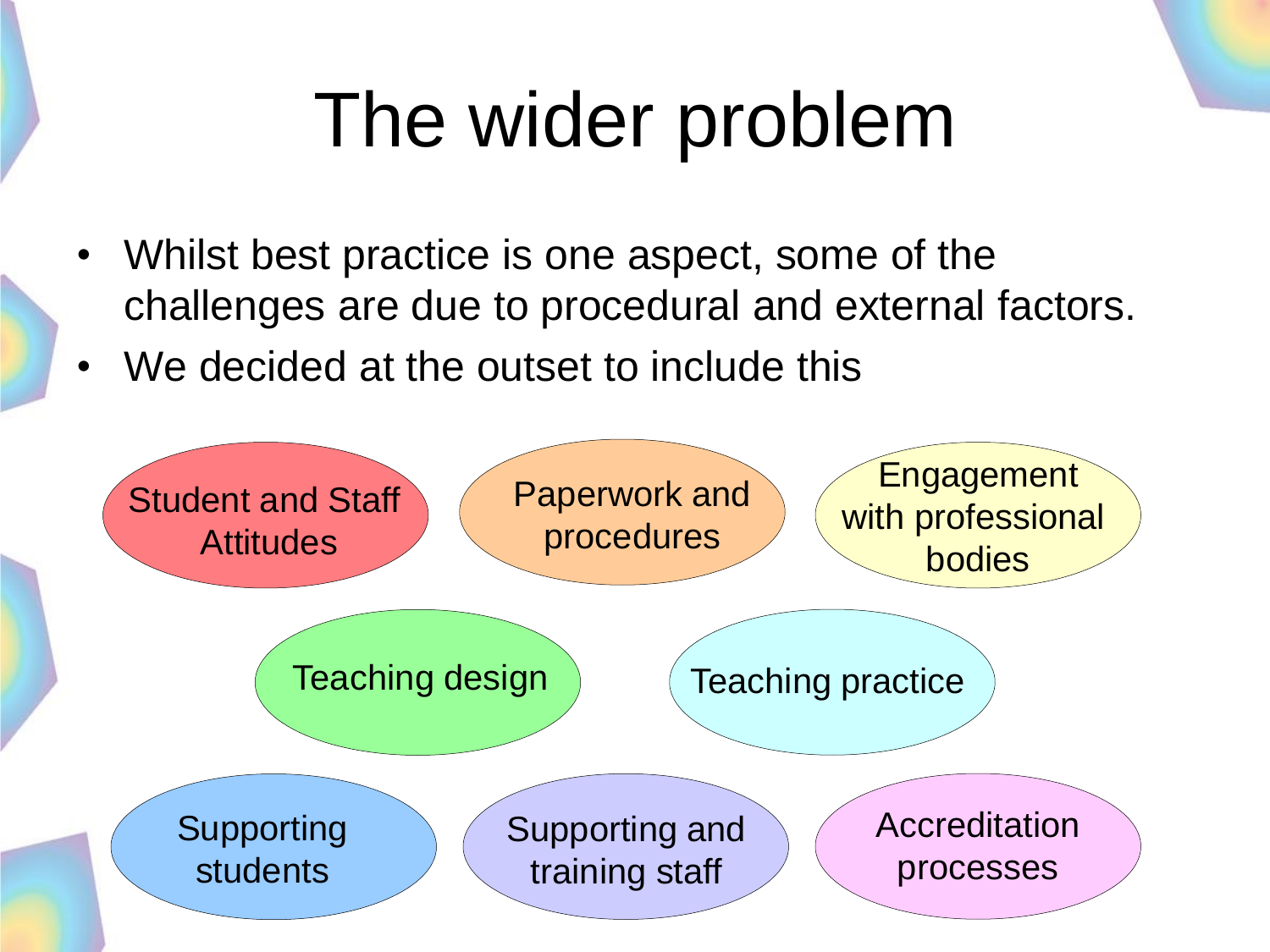#### Examples

- Following a survey of staff across the Leeds GEES areas, a major cause for concern for staff was how to support students who may suffer acute mental health crises during fieldwork
- Jacqui Houghton has been leading a discussion with our disability services and counselling centre to create bespoke training for this eventuality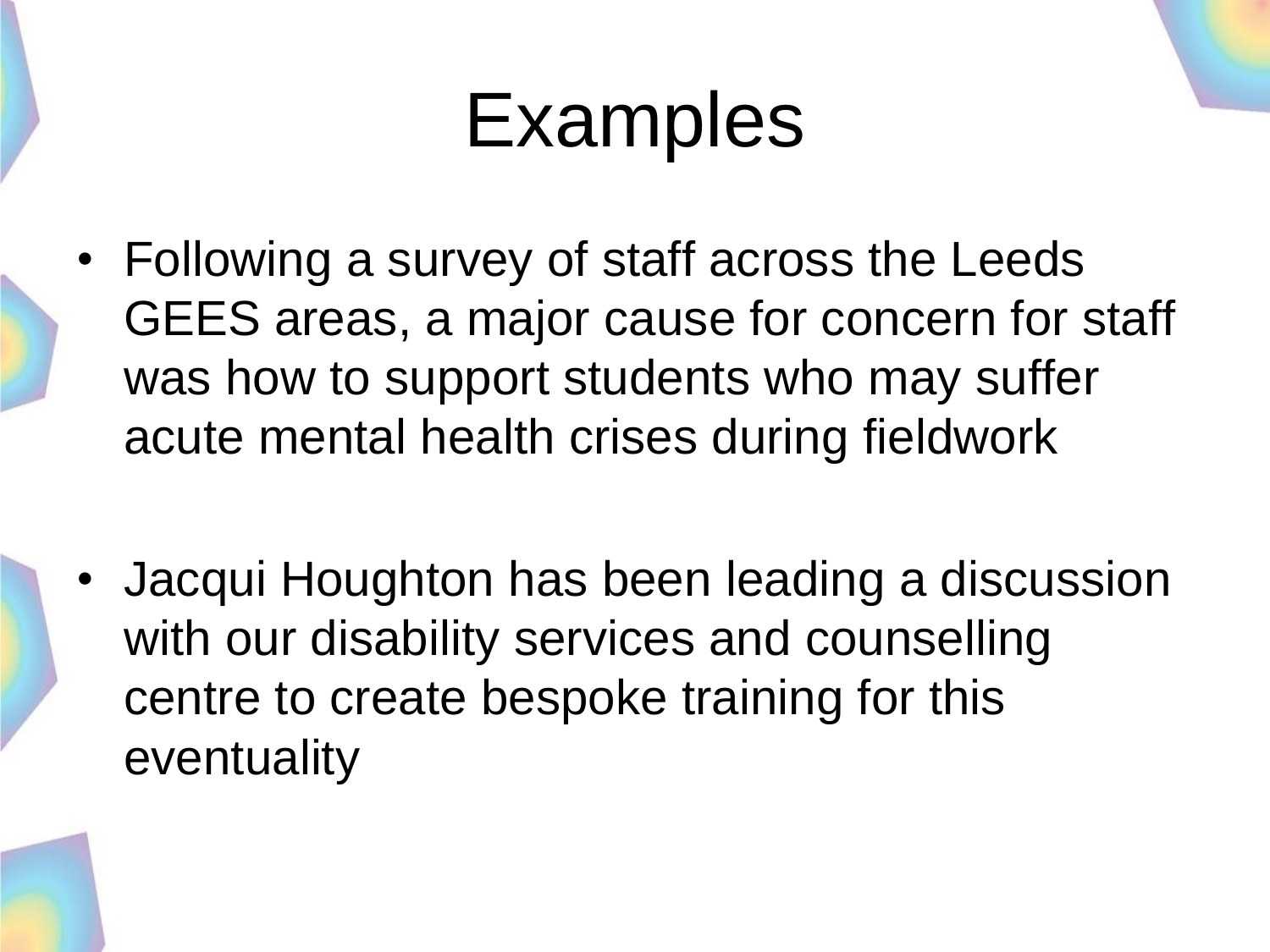#### Examples

- For students who might have a "non-standard" progression through a degree, interpreting their transcript and skills can be difficult.
- This can translate directly into worse employment outcomes
- Ongoing dialogues are needed with accrediting bodies and employers to get the messages across clearly.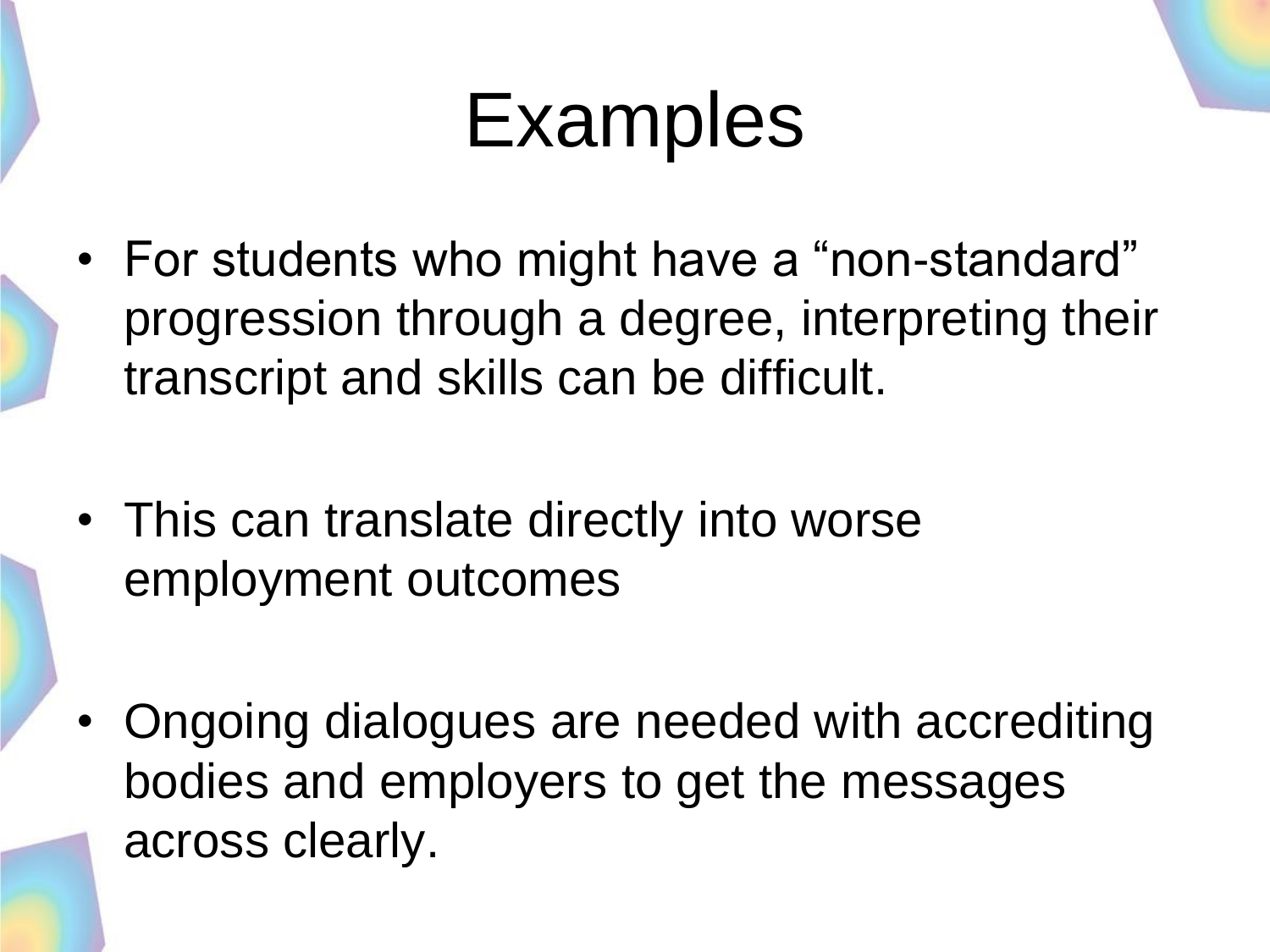#### Examples

- Leeds wanted to develop a virtual landscape based upon a real area
- Early version deployed on access Anglesey
- Will be refined for use on a second year field class.